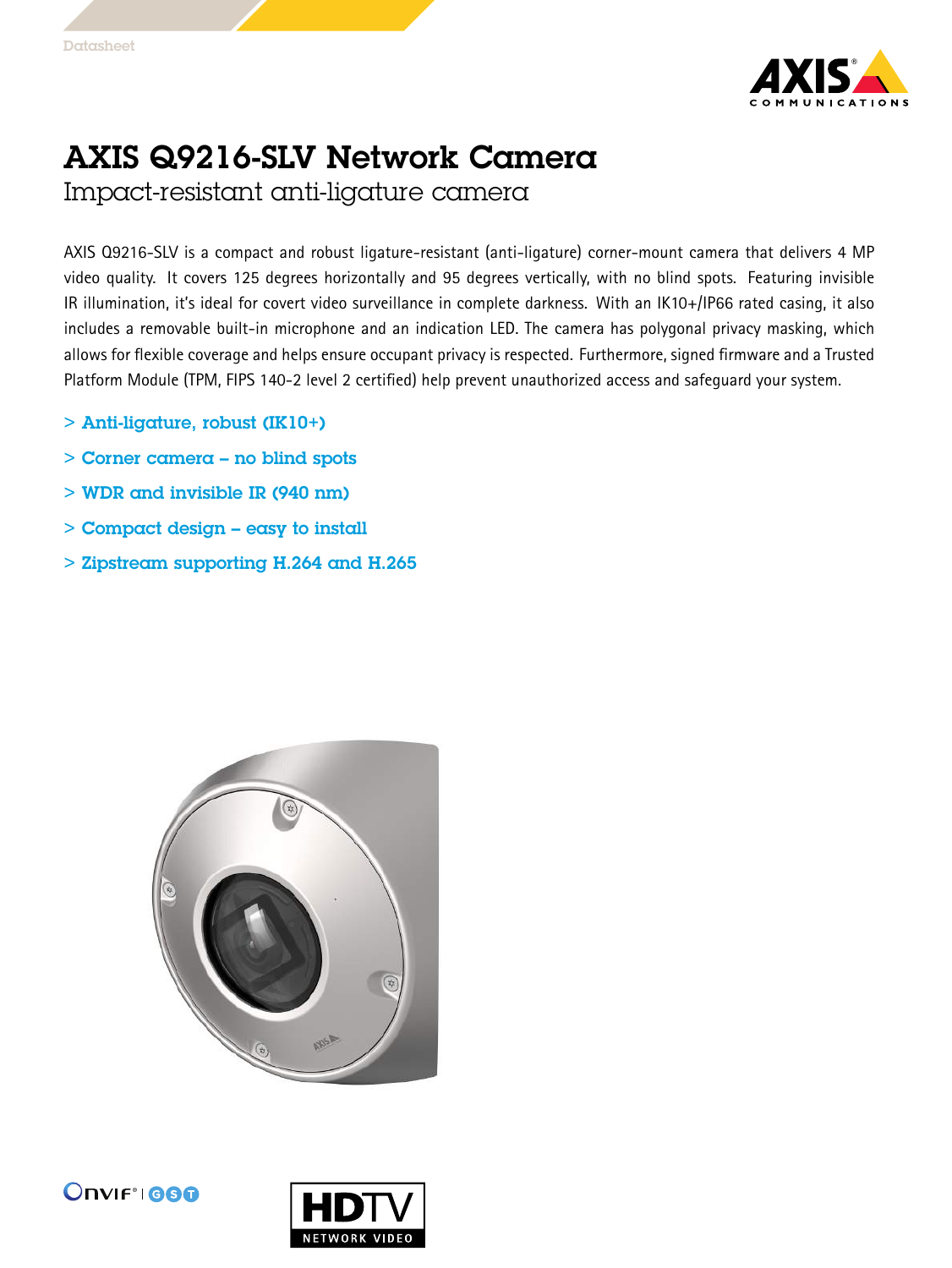## AXIS Q9216-SLV Network Camera

<span id="page-1-0"></span>

| Models                                  | AXIS Q9216-SLV Network Camera Steel<br>AXIS Q9216-SLV Network Camera White                                                                                                                                                                                                                                                                                                                                                                                                         |  |
|-----------------------------------------|------------------------------------------------------------------------------------------------------------------------------------------------------------------------------------------------------------------------------------------------------------------------------------------------------------------------------------------------------------------------------------------------------------------------------------------------------------------------------------|--|
| Camera                                  |                                                                                                                                                                                                                                                                                                                                                                                                                                                                                    |  |
| Image sensor                            | 1/2.5" progressive scan RGB CMOS                                                                                                                                                                                                                                                                                                                                                                                                                                                   |  |
| Lens                                    | 2.4 mm, F2.0<br>Horizontal field of view: 125°<br>Vertical field of view: 95°<br>Fixed focus, fixed iris, M12 mount                                                                                                                                                                                                                                                                                                                                                                |  |
| Day and night                           | Automatically removable infrared-cut filter                                                                                                                                                                                                                                                                                                                                                                                                                                        |  |
| Minimum<br>illumination                 | Color: 0.23 lux at F2.1<br><b>B/W: 0.05 lux at F2.1</b><br>0 lux with IR illumination on                                                                                                                                                                                                                                                                                                                                                                                           |  |
| <b>Shutter time</b>                     | $1/32500$ s to $1/5$ s                                                                                                                                                                                                                                                                                                                                                                                                                                                             |  |
| Video                                   |                                                                                                                                                                                                                                                                                                                                                                                                                                                                                    |  |
| Video<br>compression                    | H.264 (MPEG-4 Part 10/AVC) Main and High profile<br>H.265 (MPEG-H Part 2/HEVC) Main Profile<br><b>Motion JPEG</b>                                                                                                                                                                                                                                                                                                                                                                  |  |
| Resolution                              | 2304 x 1728 to 320x 240                                                                                                                                                                                                                                                                                                                                                                                                                                                            |  |
| Frame rate                              | Up to $30/25$ fps $(60/50$ Hz) in all resolutions                                                                                                                                                                                                                                                                                                                                                                                                                                  |  |
| Video streaming                         | Multiple, individually configurable streams in H.264, H.265 and<br>Motion JPEG<br>Axis Zipstream technology in H.264 and H.265<br>Controllable frame rate and bandwidth<br>VBR/ABR/MBR H.264/H.265<br>HDMI                                                                                                                                                                                                                                                                         |  |
| Multi-view<br>streaming                 | 2 individually cropped out view areas                                                                                                                                                                                                                                                                                                                                                                                                                                              |  |
| <b>HDMI</b> output                      | HDMI 1080p (16:9) @25/30 fps (50/60 Hz)<br>HDMI 720p (16:9) @ 50/60 fps (50/60 Hz)                                                                                                                                                                                                                                                                                                                                                                                                 |  |
| Pan/Tilt/Zoom                           | Digital PTZ                                                                                                                                                                                                                                                                                                                                                                                                                                                                        |  |
| Image settings                          | Saturation, contrast, brightness, sharpness, WDR, white balance,<br>day/night threshold, exposure mode, compression, rotation: 0°,<br>90°, 180°, 270° including Corridor Format, mirroring, text and<br>image overlay, polygon privacy mask                                                                                                                                                                                                                                        |  |
| Audio                                   |                                                                                                                                                                                                                                                                                                                                                                                                                                                                                    |  |
| Audio streaming                         | Two-way, full duplex                                                                                                                                                                                                                                                                                                                                                                                                                                                               |  |
| Audio<br>compression                    | 24bit LPCM, AAC-LC 8/16/32/48 kHz, G.711 PCM 8 kHz, G.726<br>ADPCM 8 kHz, Opus 8/16/48 kHz<br>Configurable bit rate                                                                                                                                                                                                                                                                                                                                                                |  |
| Audio<br>input/output                   | External microphone input or line input, line output, built-in<br>microphone (removable)<br>Balanced audio in and audio out is supported                                                                                                                                                                                                                                                                                                                                           |  |
| Network                                 |                                                                                                                                                                                                                                                                                                                                                                                                                                                                                    |  |
| Security                                | Password protection, IP address filtering, HTTPS <sup>a</sup> encryption,<br>IEEE 802.1x (EAP-TLS) <sup>a</sup> network access control, digest<br>authentication, user access log, centralized certificate<br>management, brute force delay protection, signed firmware,<br>protection of cryptographic keys with FIPS 140-2 certified TPM<br>2.0 module                                                                                                                           |  |
| Supported<br>protocols                  | IPv4, IPv6 USGv6, HTTP, HTTPS <sup>a</sup> , SSL/TLS <sup>a</sup> , QoS Layer 3<br>DiffServ, FTP, SFTP, CIFS/SMB, SMTP, Bonjour, UPnP®, SNMP<br>v1/v2c/v3(MIB-II), DNS, DynDNS, NTP, RTSP, RTP, SFTP, TCP, UDP,<br>IGMP, RTCP, ICMP, DHCP, ARP, SOCKS, SSH, LLDP, SIP, MQTT                                                                                                                                                                                                        |  |
| System integration                      |                                                                                                                                                                                                                                                                                                                                                                                                                                                                                    |  |
| Application<br>Programming<br>Interface | Open API for software integration, including VAPIX <sup>®</sup> and<br>AXIS Camera Application Platform; specifications at axis.com<br>AXIS Video Hosting System (AVHS) with One-Click Connection<br>ONVIF <sup>®</sup> Profile G, ONVIF <sup>®</sup> Profile S, and ONVIF <sup>®</sup> Profile T,<br>specification at onvif.org<br>Support for Session Initiation Protocol (SIP) for integration with<br>Voice over IP (VoIP) systems, peer to peer or integrated with<br>SIP/PBX |  |
| Analytics                               | Included<br>AXIS Video Motion Detection, active tampering alarm<br>Supported<br>AXIS Digital Autotracking, AXIS Guard Suite including<br>AXIS Motion Guard, AXIS Fence Guard, and AXIS Loitering Guard                                                                                                                                                                                                                                                                             |  |

|                               | Support for AXIS Camera Application Platform enabling<br>installation of third-party applications, see <i>axis.com/acap</i>                                                                                                                                                                                                                                                                                                                                                                                                                                                                            |
|-------------------------------|--------------------------------------------------------------------------------------------------------------------------------------------------------------------------------------------------------------------------------------------------------------------------------------------------------------------------------------------------------------------------------------------------------------------------------------------------------------------------------------------------------------------------------------------------------------------------------------------------------|
|                               | Event conditions Analytics, shock detection, casing open, edge storage events,<br>supervised external input, audio level, time scheduled                                                                                                                                                                                                                                                                                                                                                                                                                                                               |
| <b>Event actions</b>          | Calls: answer, end SIP calls, make SIP calls<br>Upload of images or video clips: FTP, HTTP, HTTPS, SFTP, email<br>and network share<br>Notification: HTTP, HTTPS, TCP and email<br>Audio clips, day-night mode, quard tours, I/O, IR illumination,<br>overlay text, power saving mode, preset positions, prioritized<br>text, recordings, SNMP trap messages, status LED, WDR mode                                                                                                                                                                                                                     |
| Data streaming                | Event data                                                                                                                                                                                                                                                                                                                                                                                                                                                                                                                                                                                             |
| Built-in<br>installation aids | Pixel counter, adjustable IR illumination intensity                                                                                                                                                                                                                                                                                                                                                                                                                                                                                                                                                    |
| General                       |                                                                                                                                                                                                                                                                                                                                                                                                                                                                                                                                                                                                        |
| Casing                        | Anti-ligature and anti-grip stainless steel casing and<br>polycarbonate hard-coated dome.<br>IP66-, IP69-, IP6K9K- and NEMA 4X-rated<br>IK10+ 50 joules impact-resistant<br>Steel: Color: Stainless steel<br>White: Color: White NCS S 1002-B<br>For repainting instructions of casing and impact on warranty,<br>contact your Axis partner.                                                                                                                                                                                                                                                           |
| Sustainability                | PVC free, BFR/CFR free                                                                                                                                                                                                                                                                                                                                                                                                                                                                                                                                                                                 |
| Memory                        | 1024 MB RAM, 512 MB Flash                                                                                                                                                                                                                                                                                                                                                                                                                                                                                                                                                                              |
| Power                         | Power over Ethernet IEEE 802.3af/802.3at Type 1 Class 3<br>Max. 10.8 W<br>Typical 4.7 W (default IR)<br>Typical 3.9 W (power-saving mode with limited IR)                                                                                                                                                                                                                                                                                                                                                                                                                                              |
| Connectors                    | RJ45 10BASE-T/100BASE-TX PoE<br>$1/0$ : 4-pin 2.5 mm (0.098 in) terminal block for 1 supervised<br>digital input and 1 digital output (12 V DC output, max. load<br>25 mA)<br>3.5 mm mic/line in, 3.5 mm line out<br>HDMI type D                                                                                                                                                                                                                                                                                                                                                                       |
| <b>IR</b> illumination        | Power-efficient, long-life and invisible 940 nm IR LED.<br>Range of reach up to 15 m (49 ft) depending on the scene<br>Optional power-saving mode to minimize IR LED power<br>consumption                                                                                                                                                                                                                                                                                                                                                                                                              |
| Storage                       | Support for microSD/microSDHC/microSDXC card and encryption<br>Recording to network-attached storage (NAS)<br>For SD card and NAS recommendations see axis.com                                                                                                                                                                                                                                                                                                                                                                                                                                         |
| Operating<br>conditions       | -20°C to 50 °C (-4 °F to 122 °F)<br>Maximum temperature (intermittent): 55 °C (131 °F)<br>Start-up temperature: -20 °C (-4 °F) to 55 °C (131 °F)<br>Humidity 10-85% RH (condensing)                                                                                                                                                                                                                                                                                                                                                                                                                    |
| Storage<br>conditions         | -40 °C to 65 °C (-40 °F to 149 °F)<br>Humidity 5-95% RH (non-condensing)                                                                                                                                                                                                                                                                                                                                                                                                                                                                                                                               |
| <b>Approvals</b>              | <b>EMC</b><br>EN 50130-4, EN 55032 Class A, EN 55035, IEC/EN 61000-6-1,<br>IEC/EN 61000-6-2, FCC Part 15 Subpart B Class A,<br>ICES-3(A)/NMB-3(A), VCCI Class A, KC KN-32 Class A, KC KN-35,<br>RCM AS/NZS CISPR 32 Class A, CISPR 24, CISPR 35<br>Safety<br>IEC/EN/UL 62368-1, CAN/CSA C22.2 No. 62368-1, IEC/EN 62471,<br>IS 13252<br>Environment<br>EN 50130-5 Class I, IEC 60068-2-1, IEC 60068-2-2,<br>IEC 60068-2-6, IEC 60068-2-14, IEC 60068-2-27,<br>IEC 60068-2-78, IEC/EN 60529 IP66, EN 60529 IP69,<br>ISO 20653 IP6K9K, IEC/EN 62262 IK10+, NEMA 250 Type 4X<br>Network<br>NIST SP500-267 |
| <b>Dimensions</b>             | Height: 131 mm (5.16 in)<br>Width: 209 mm (8.23 in)<br>Depth: 176 mm (6.93 in)<br>Height when corner–mounted: 116 mm (4.57 in)                                                                                                                                                                                                                                                                                                                                                                                                                                                                         |
|                               | Depth when corner-mounted: 148 mm (5.83 in)                                                                                                                                                                                                                                                                                                                                                                                                                                                                                                                                                            |
| Weight                        | 1.6 kg (3.5 lb)                                                                                                                                                                                                                                                                                                                                                                                                                                                                                                                                                                                        |